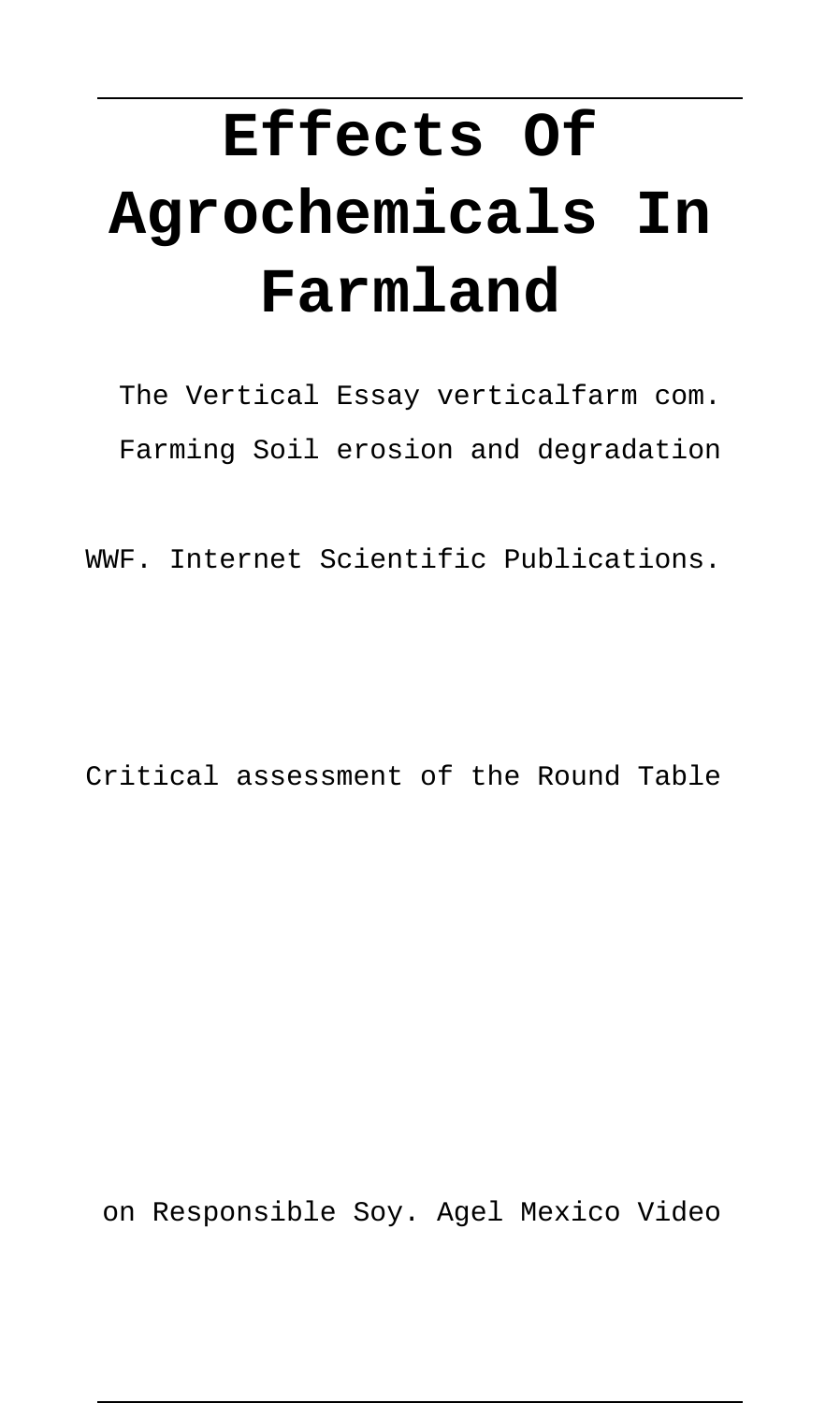Informativo Blogger. Methods and technologies to improve efficiency of water. Food crisis causes consequences and alternatives. Latest and recent news headlines from Crop Protection Monthly. Origin and evolution of tomato production Lycopersicon. Lecture to Oxford Farming Conference 3 January 2013. Environmental impact of

pesticides Wikipedia. Is Soil

Fertility Decreasing Garden Myths. OF

#### THE IMPACTS OF SYSTEMIC PESTICIDES ON

BIODIVERSITY AND. Should Humans Eat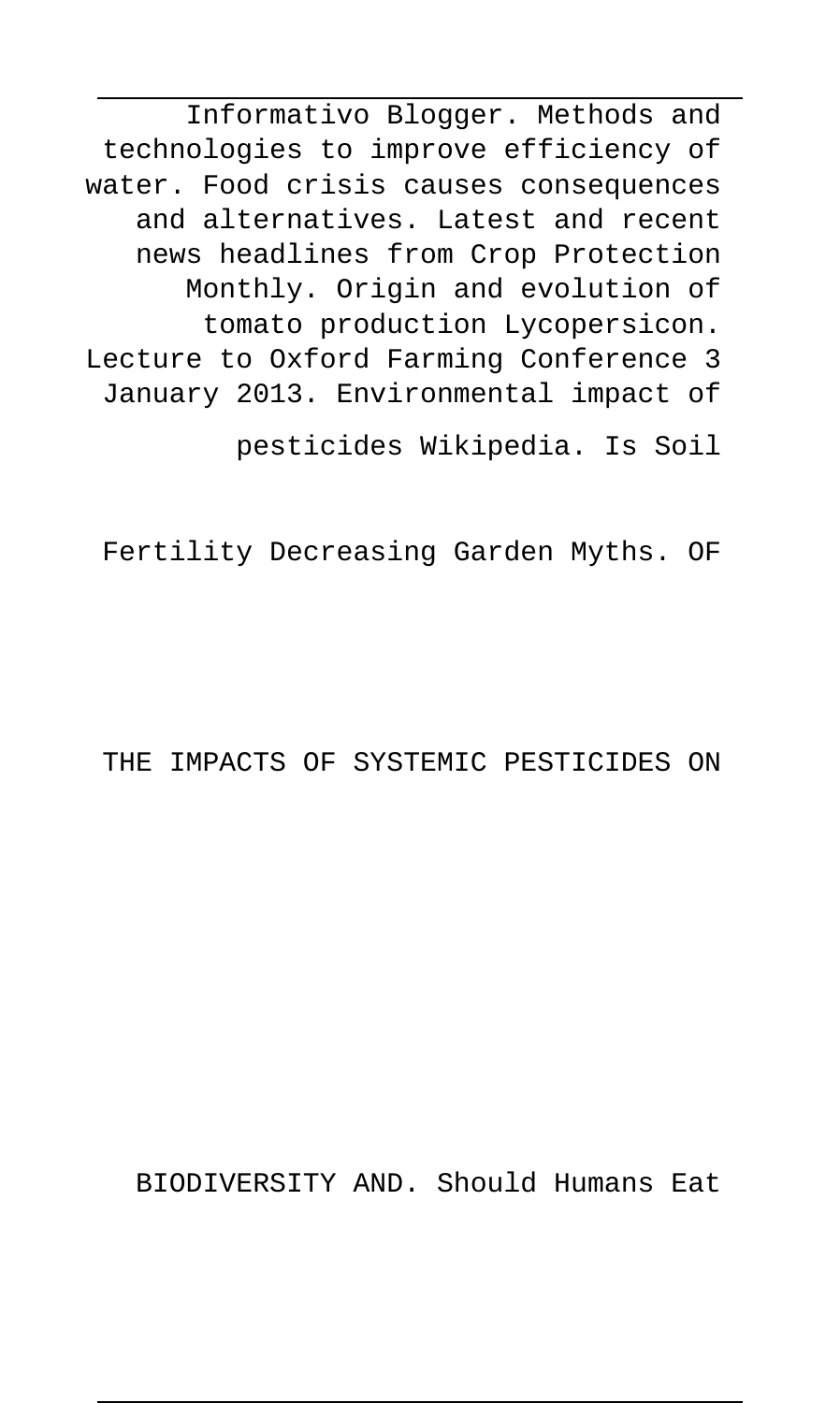Meat Excerpt Scientific American. Agriculture Industry Market Research Reports amp Consulting. Agriculture Wikipedia. CHOWDARY S rajanyraghu blogspot com. WOA

# **THE VERTICAL ESSAY**

#### **VERTICALFARM COM**

JUNE 24TH, 2018 - THE ADVENT OF AGRICULTURE HAS USHERED IN AN UNPRECEDENTED INCREASE IN THE HUMAN POPULATION AND THEIR DOMESTICATED ANTMALS'

#### '**FARMING SOIL EROSION AND DEGRADATION WWF**

JUNE 23RD, 2018 - EROSION COMMONLY

OCCURS FOLLOWING CONVERSION OF NATURAL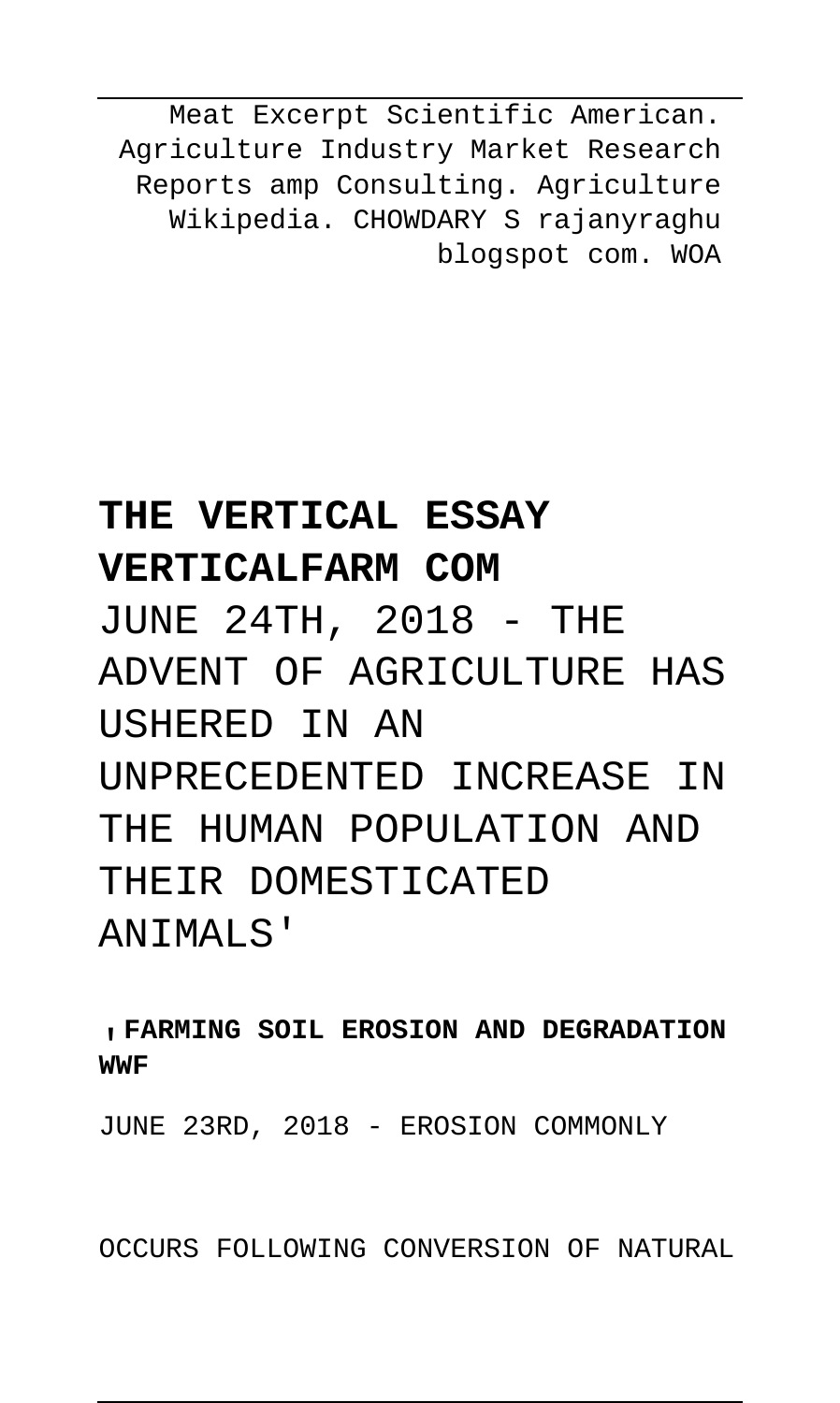VEGETATION TO AGRICULTURAL LAND  $A\in W$ CARRYING AWAY FERTILE SOIL AS WELL AS FERTILIZERS PESTICIDES AND OTHER AGROCHEMICALS'

# '**Internet Scientific Publications**

June 23rd, 2018 - Citation S Mosttafiz M Rahman M Rahman Biotechnology Role Of Microbes In Sustainable Agriculture And Environmental Health The Internet Journal of Microbiology 2012 Volume 10 Number 1''**Critical assessment of the Round Table on Responsible Soy** June 22nd, 2018 - The Round Table on Responsible Soy Backgrounder 1 Certified responsible Critical assessment of the Round Table on Responsible Soy by GMWatch Friends of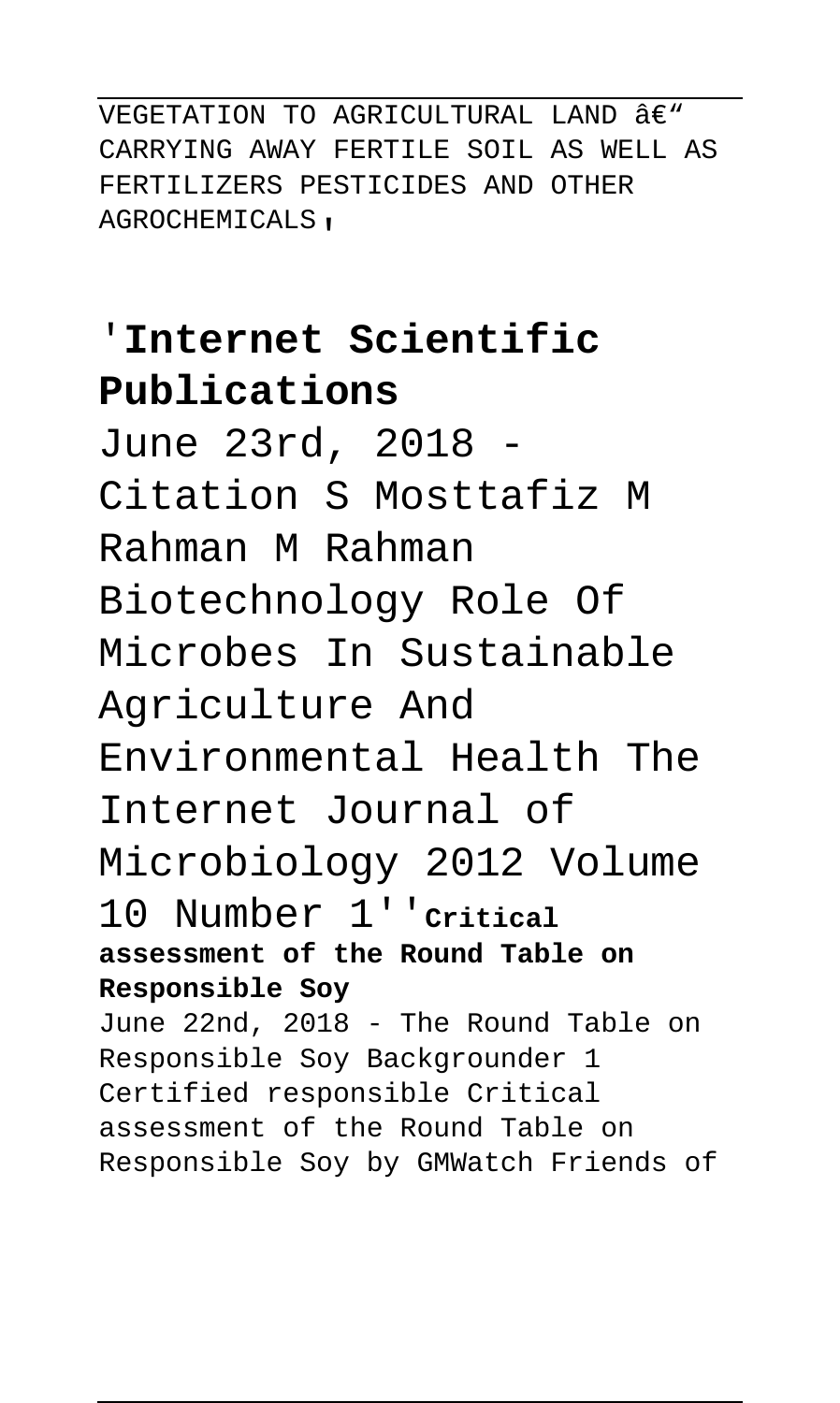the Earth Corporate Europe Observatory'

'**Agel Mexico Video Informativo Blogger June 21st, 2018 - Bienvenido a MyAgelMexico la pagina sobre Agel que estabas buscando Descubre aquà como formar parte** del fenÃ<sup>3</sup>meno Agel en **Mexico que como en otros paises ha arrasado convirtiendose en la experiencia empresarial más fructÃfera y rentable de la última década**''**methods and technologies to improve efficiency of water** june 5th, 2018 - 1 introduction 2 the supply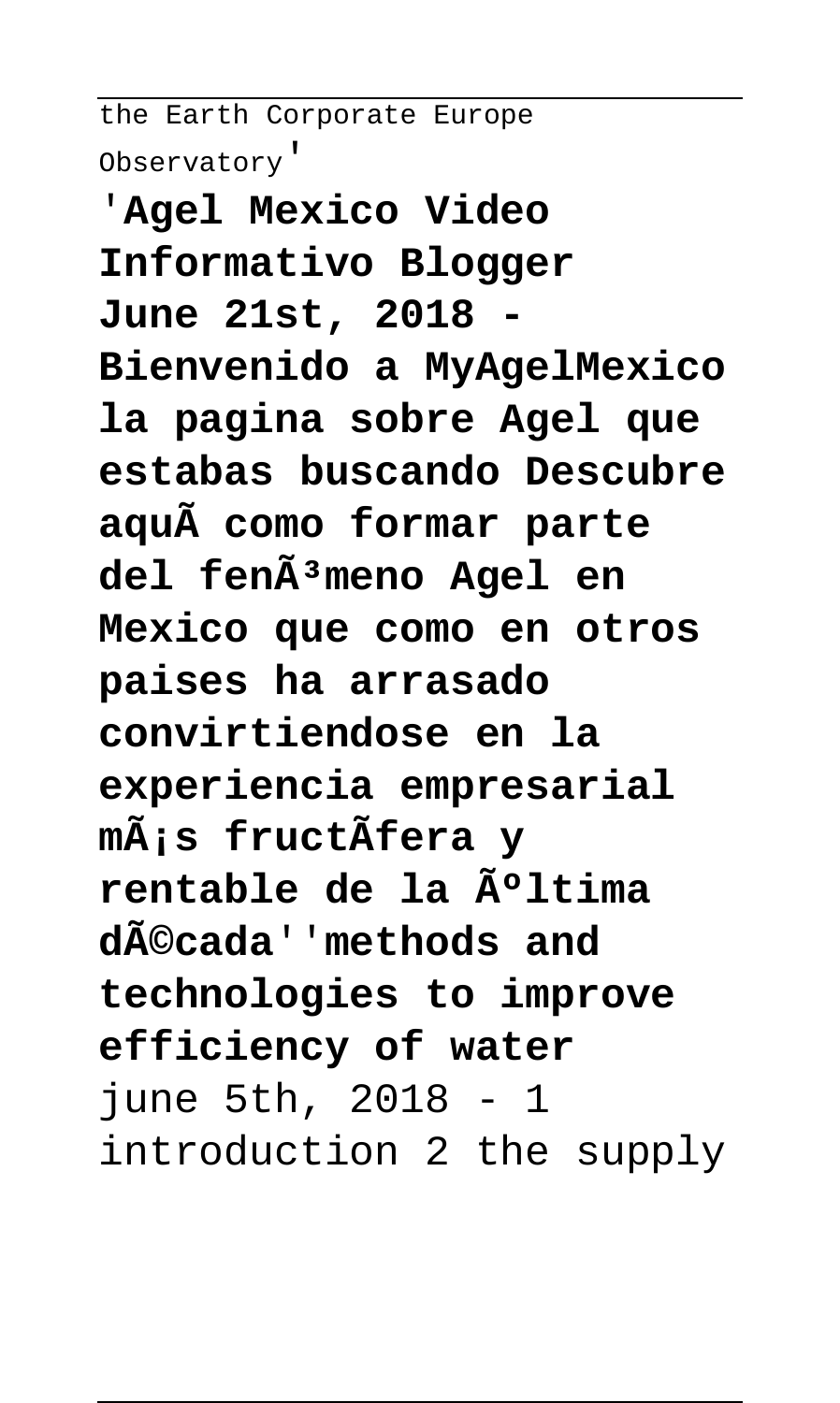# of freshwater that supports human health and enterprise is basically constant representing only about 1 of the water available worldwide'

'**FOOD CRISIS CAUSES CONSEQUENCES AND ALTERNATIVES**

JUNE 22ND, 2018 - GOVERNMENTS AND

INTERNATIONAL INSTITUTIONS HAVE BECOME

ACCOMPLICES WHEN NOT CO PROFITEERS IN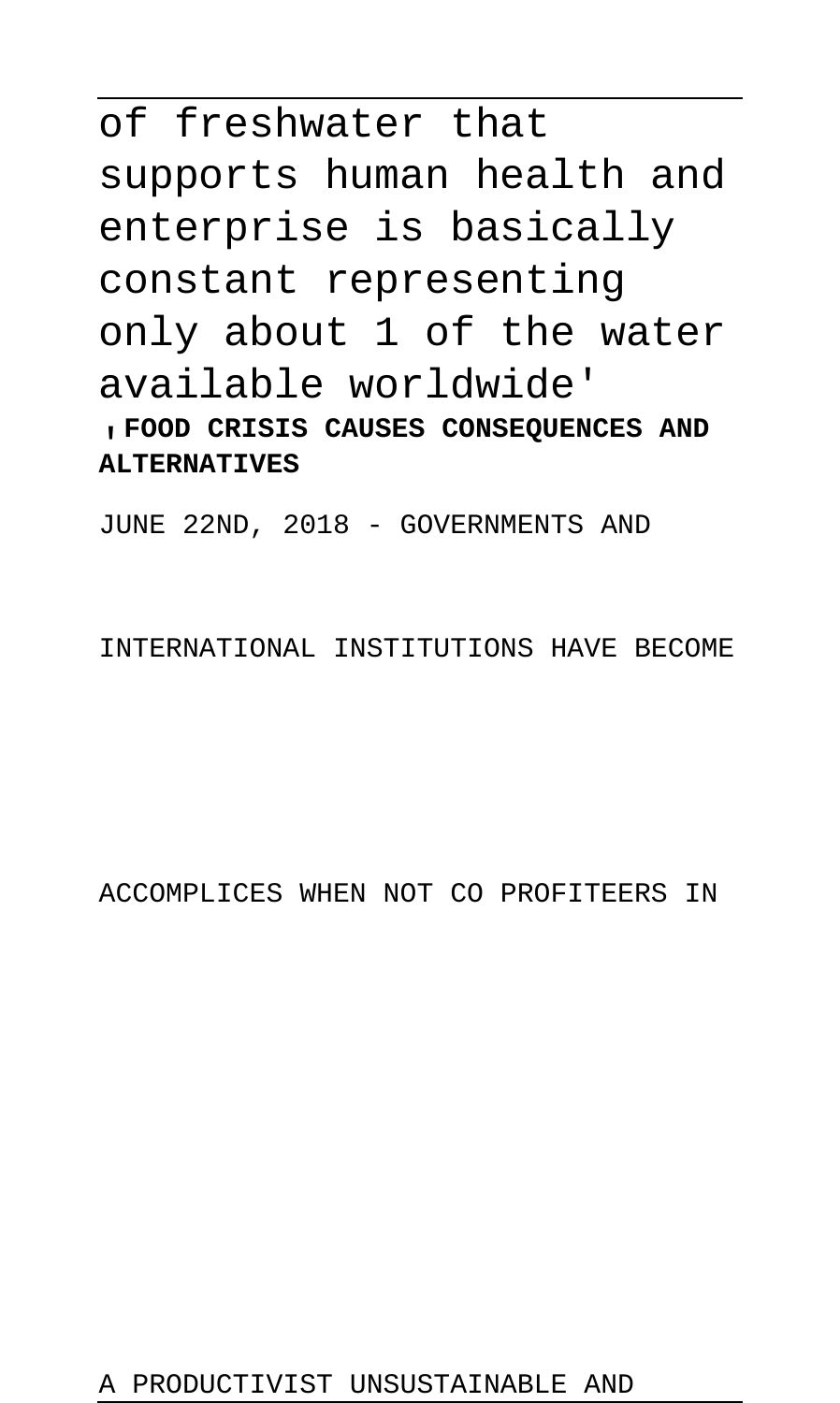#### PRIVATIZED FOOD SYSTEM,

'**LATEST AND RECENT NEWS HEADLINES FROM CROP PROTECTION MONTHLY** JUNE 22ND, 2018 - CROP PROTECTION MONTHLY INTERNATIONAL NEWS COMMENT AND ANALYSIS FROM A EUROPEAN PERSPECTIVE''**Origin And Evolution Of Tomato Production Lycopersicon** December 11th, 2016 - ABSTRACT Lycopersicon Esculentum Known As Tomato Although Has An Andean Origin Is A Contribution Of Mexico To The World Is Being The First Agricultural Product To Be Exported'

## '**Lecture To Oxford Farming Conference 3 January 2013**

June 23rd, 2018 - 07 Mark Lynas From Oxford Farming Conference On Vimeo I Want To Start With Some Apologies For The Record Here And Upfront I Apologise For Having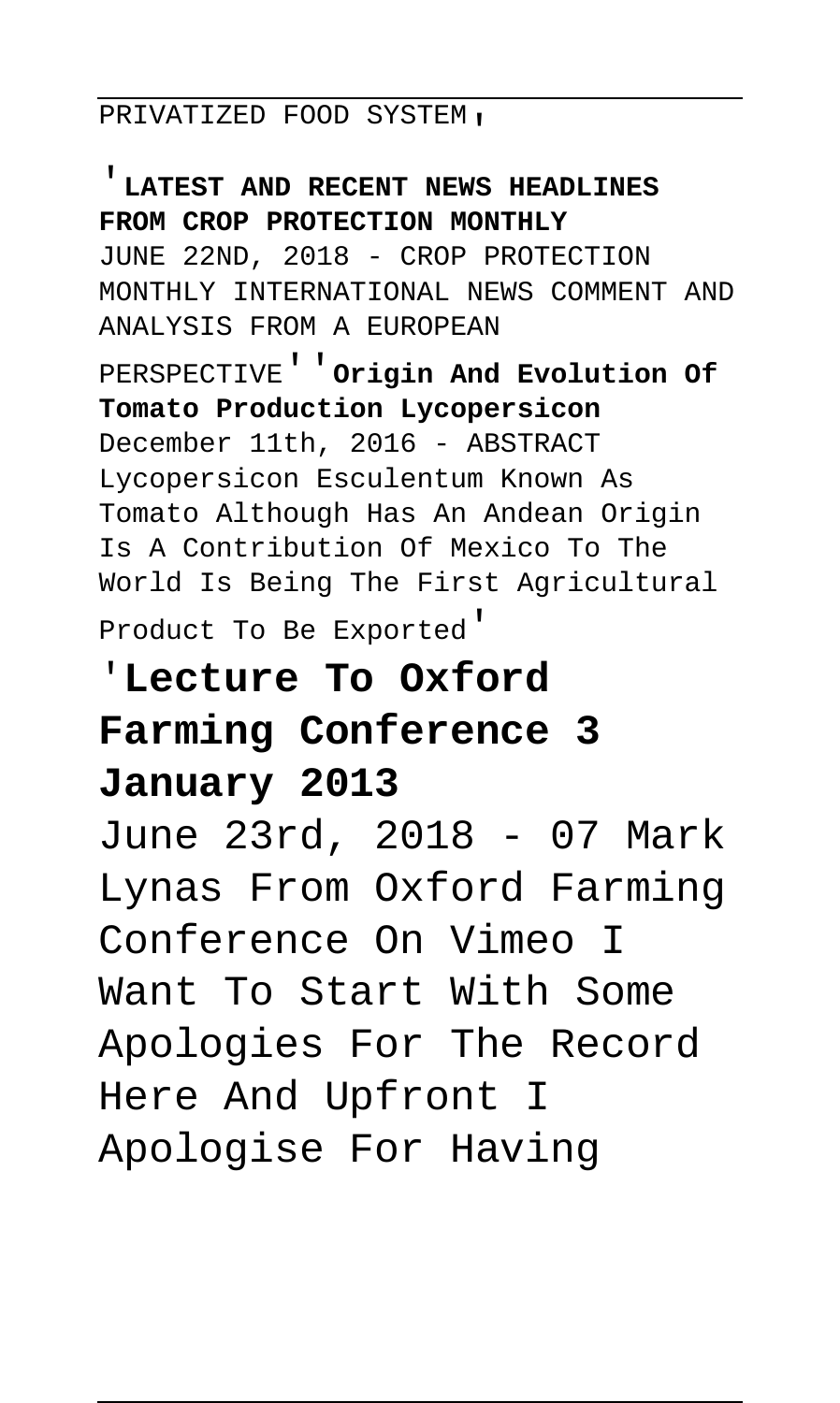# Spent Several Years Ripping Up GM

Crops''**Environmental Impact Of Pesticides Wikipedia**

June 22nd, 2018 - The Impact Of Pesticides Consists Of The Effects Of Pesticides On Non Target Species Pesticides Are Chemical Preparations Used To Kill Fungal Or Animal Pests Over 98 Of Sprayed Insecticides And 95 Of Herbicides Reach A Destination Other Than Their Target Species Because They Are Sprayed Or Spread Across Entire Agricultural

Fields''**Is Soil Fertility Decreasing Garden Myths June 23rd, 2018 - Is Soil Fertility Decreasing Are agricultural soils less nutritious today than they were 50 years ago Is our food less nutritious If the soils are being depleted of nutrients how**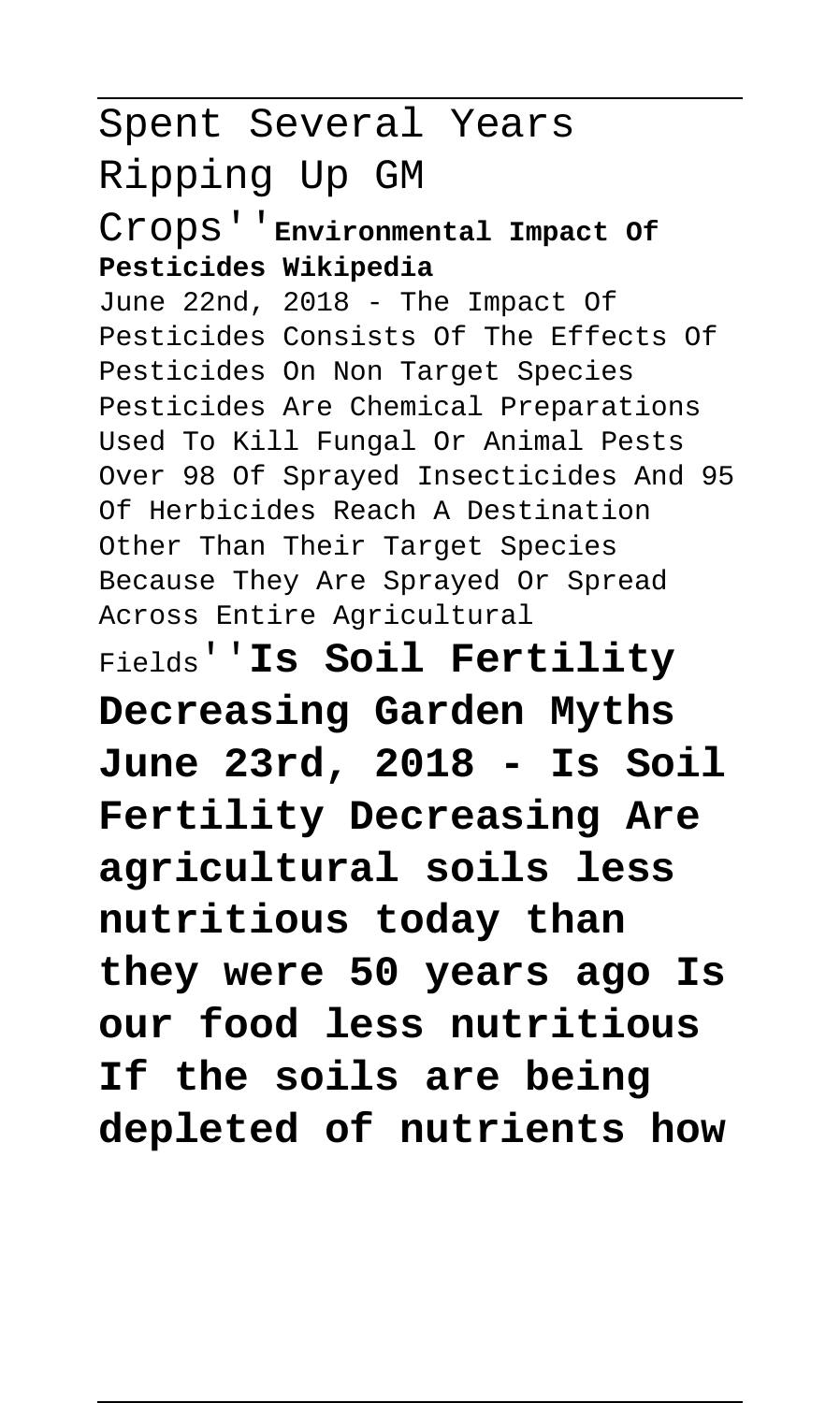### **serious is the problem**'

'**of the impacts of systemic pesticides on biodiversity and**

june 23rd, 2018 - report in brief the

task force on systemic pesticides is

an independent group of scientists

from all over the globe who came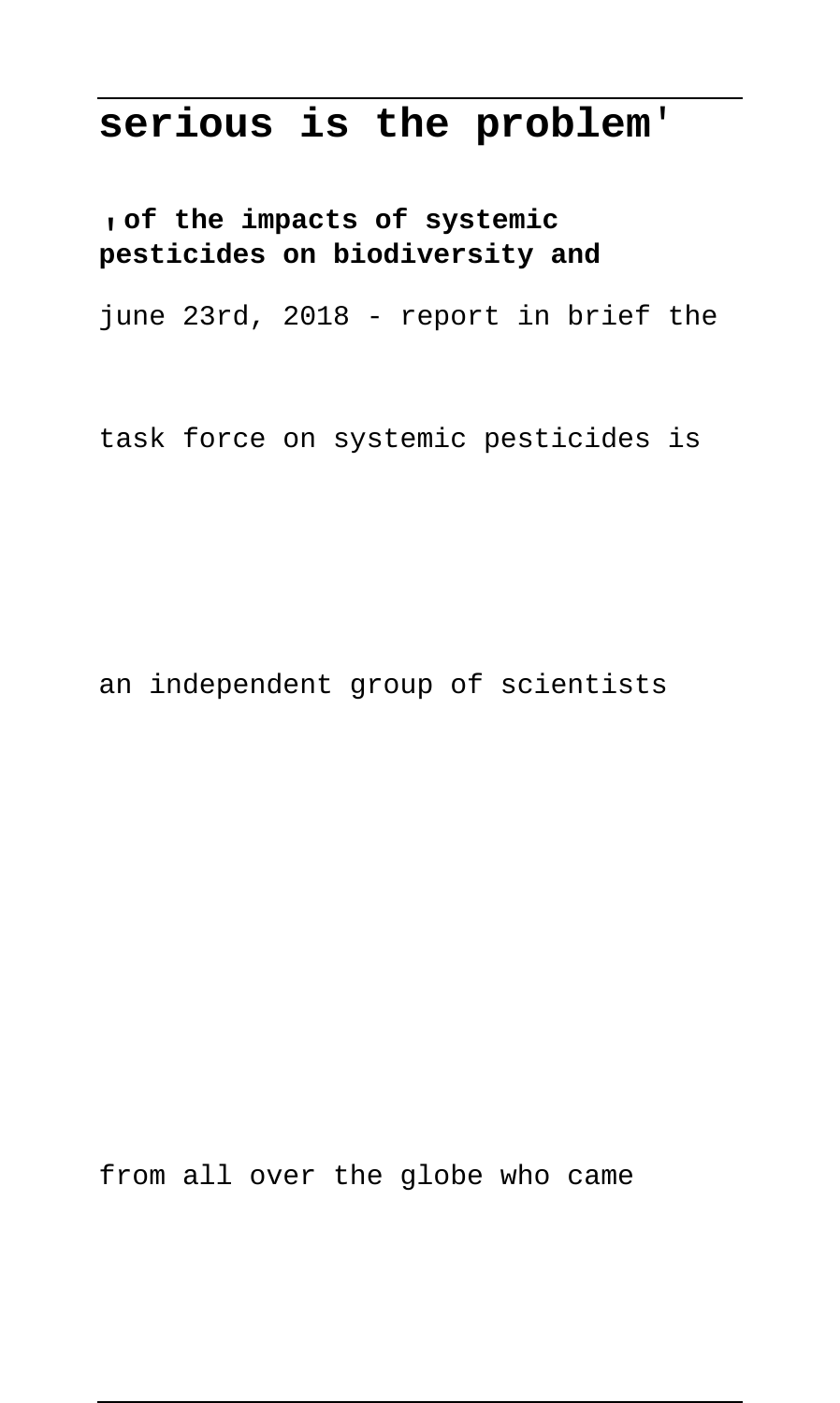together to work on the worldwide integrated assessment of the impact of''**should humans eat meat excerpt scientific american** june 14th, 2018 - should humans eat meat excerpt what can and should be done about human carnivory vaclav smil answers in this excerpt from his new book'

#### '**AGRICULTURE INDUSTRY MARKET RESEARCH REPORTS AMP CONSULTING**

JUNE 24TH, 2018 - FIND AGRICULTURE

INDUSTRY MARKET RESEARCH REPORTS AND

AGRICULTURE INDUSTRY ANALYSIS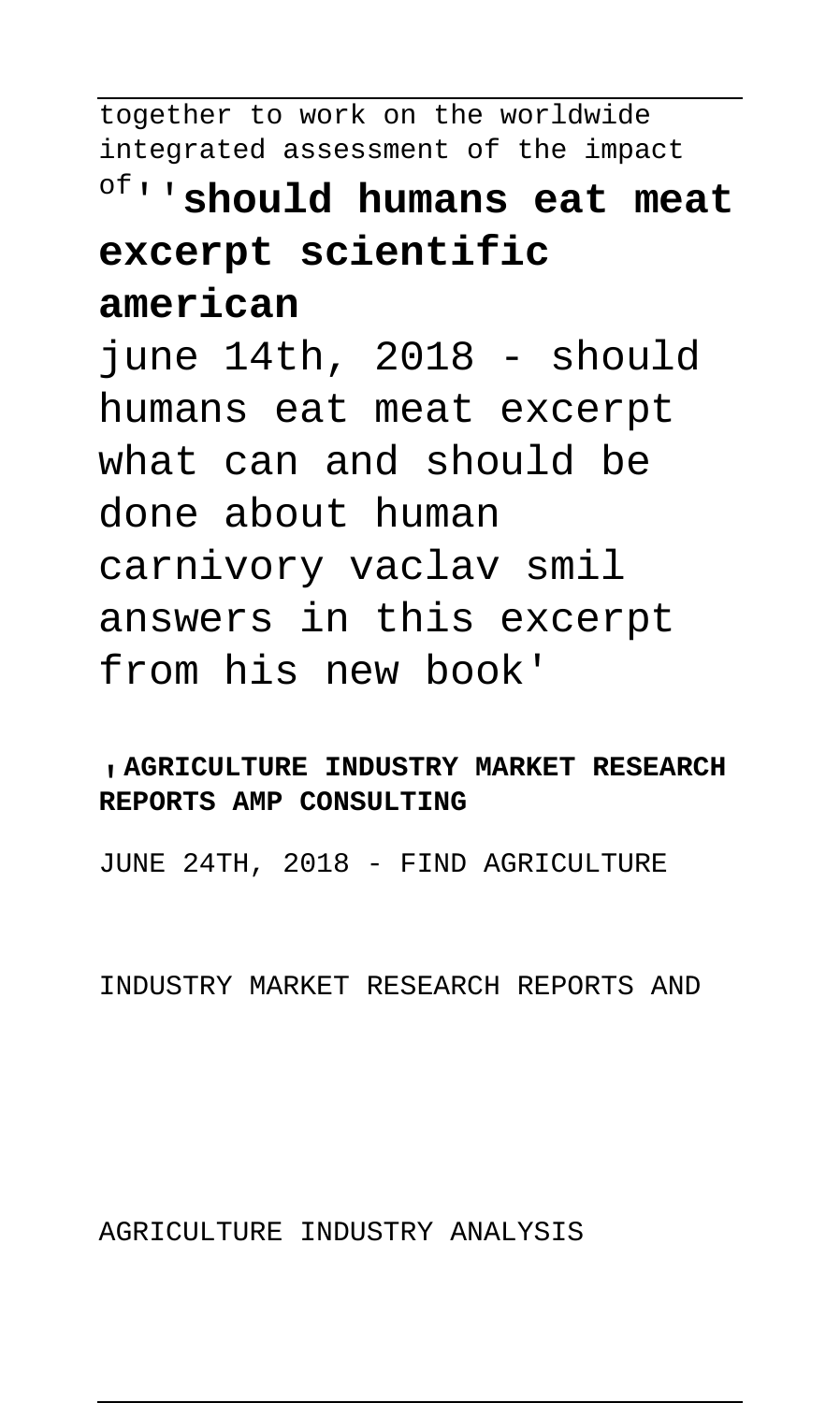INCLUDING INDUSTRY OVERVIEWS MARKET SEGMENTATION DATA MARKET SHARE AND GROWTH''**Agriculture Wikipedia**

June 21st, 2018 - Agriculture is the cultivation of land and breeding of animals and plants to provide food fiber medicinal plants and other products to sustain and enhance life Agriculture was the key development in the rise of sedentary human civilization whereby farming of domesticated species created food surpluses that enabled people to live in cities'

## '**CHOWDARY S Rajanyraghu Blogspot Com**

June 24th, 2018 - Ancient Kamma History There Are Many Theories About The Origins Of The Word Kamma And The Social Group Known As Kammas But None Is Conclusive''**WOA** June 24th, 2018 - WOA